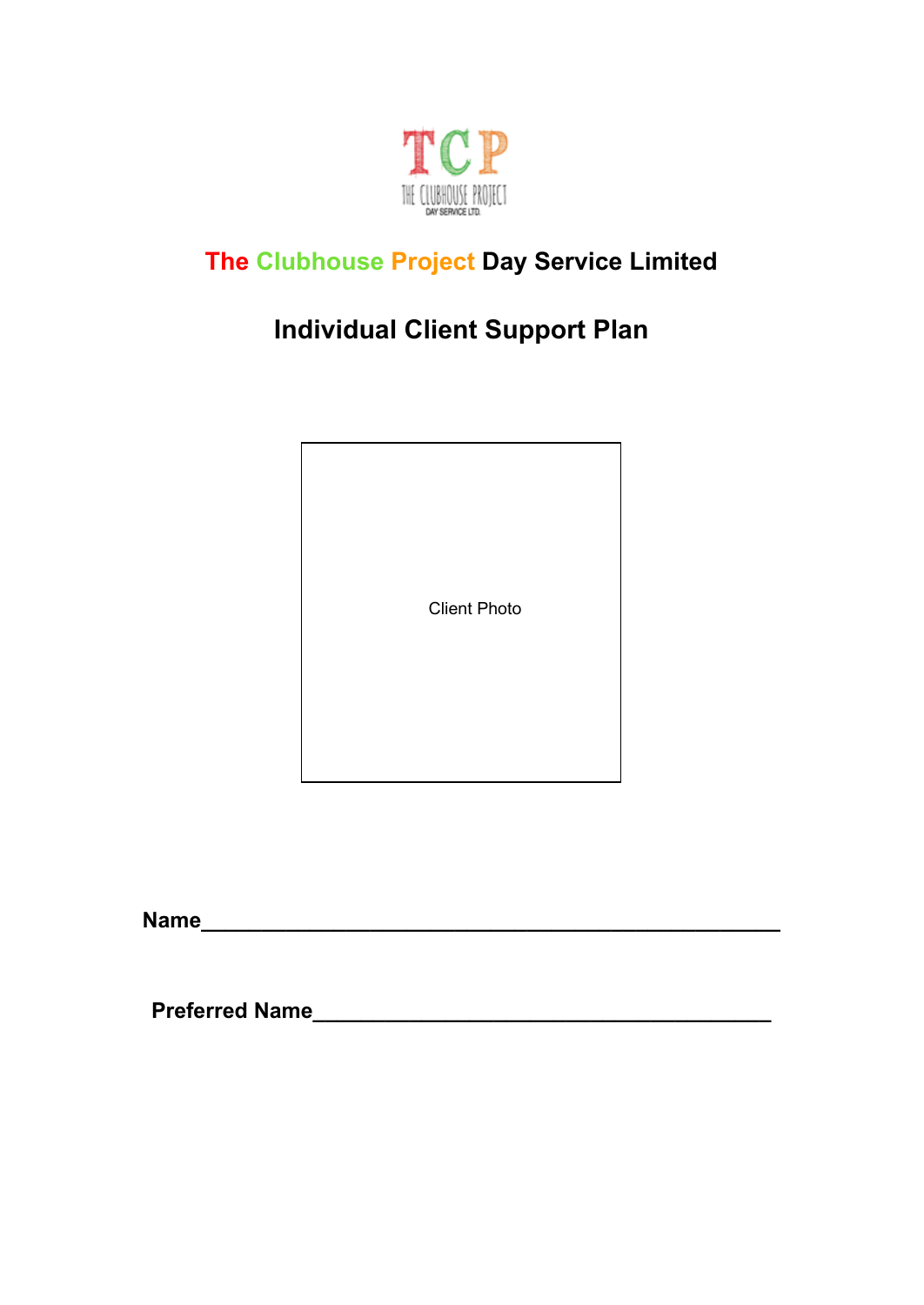# **General Information**

| <b>Personal Details</b>                                                                |               |            |               |  |
|----------------------------------------------------------------------------------------|---------------|------------|---------------|--|
|                                                                                        |               |            |               |  |
|                                                                                        |               |            |               |  |
| Date of Birth:- //                                                                     |               |            |               |  |
| Address:-                                                                              |               |            |               |  |
|                                                                                        |               |            |               |  |
|                                                                                        |               |            |               |  |
| Post Code :-                                                                           |               |            |               |  |
|                                                                                        |               |            |               |  |
|                                                                                        |               |            |               |  |
| Allergies:- YES/NO                                                                     |               |            |               |  |
| If yes please specify below:-                                                          |               |            |               |  |
|                                                                                        |               |            |               |  |
|                                                                                        |               |            |               |  |
|                                                                                        |               |            |               |  |
| Smoker<br>YES / NO                                                                     |               |            | Vape YES / NO |  |
| Pain management:-<br>Please mark below which pain relief you require and in which form |               |            |               |  |
|                                                                                        | <b>Tablet</b> | Effivesant | Liquid        |  |
|                                                                                        |               |            |               |  |
| Paracetamol                                                                            | 口             | 口          | 口             |  |
| Ibuprofen                                                                              | 口             | 口          | 口             |  |
|                                                                                        |               |            |               |  |
| <b>Medical Practitioner</b>                                                            |               |            |               |  |
|                                                                                        |               |            |               |  |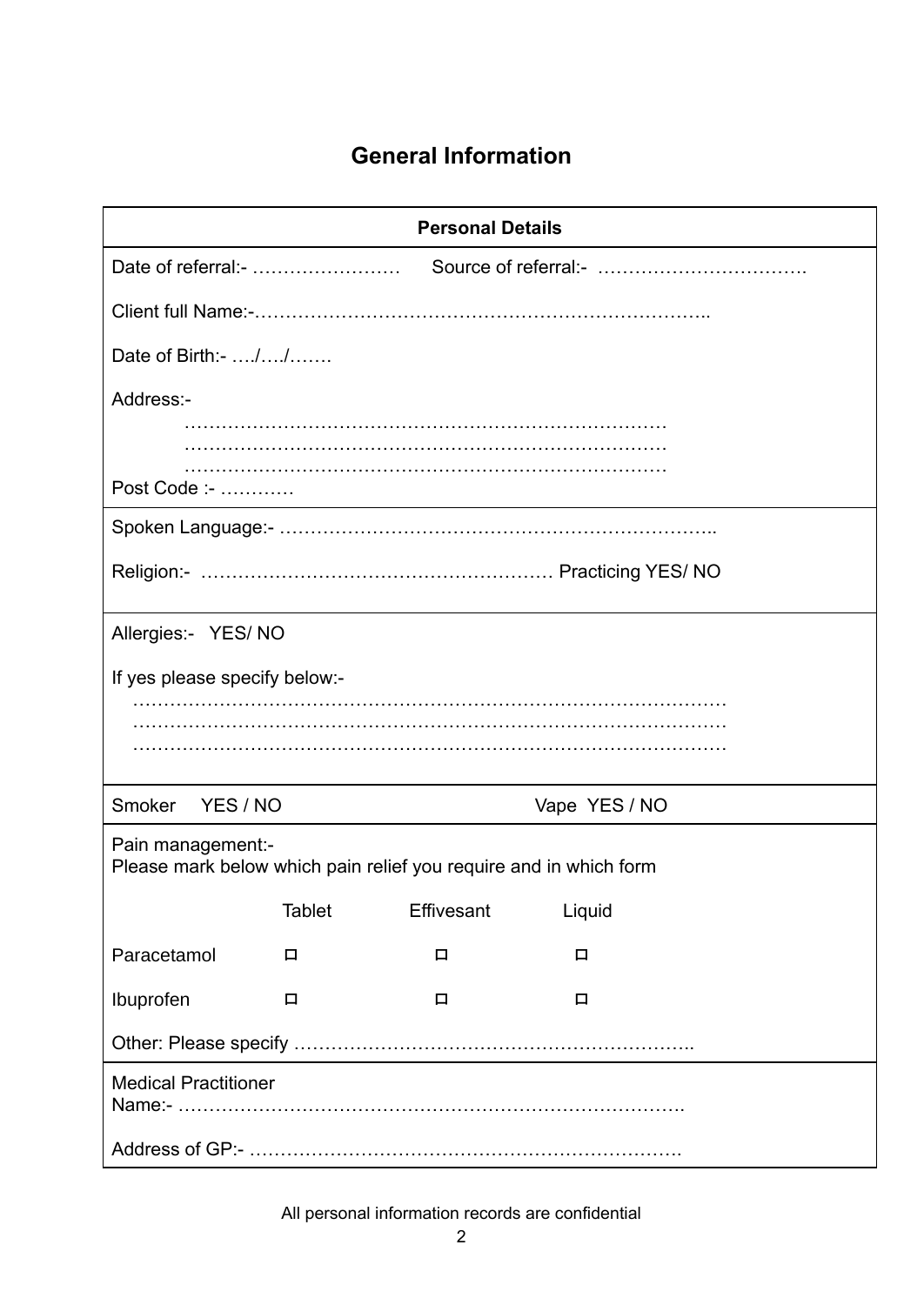#### **User Profile**

The purpose of the individual client users profile is to learn about the life of the individual. This establishes a good relationship between staff and the individual and can be an important source of information

Diagnosis:

I am prepared to share with people who will be assisting me, information about me including; previous work experiences, social interests, hobbies, leisure pursuits, family background, cultural / religious beliefs. Please provide relevant information in the box below.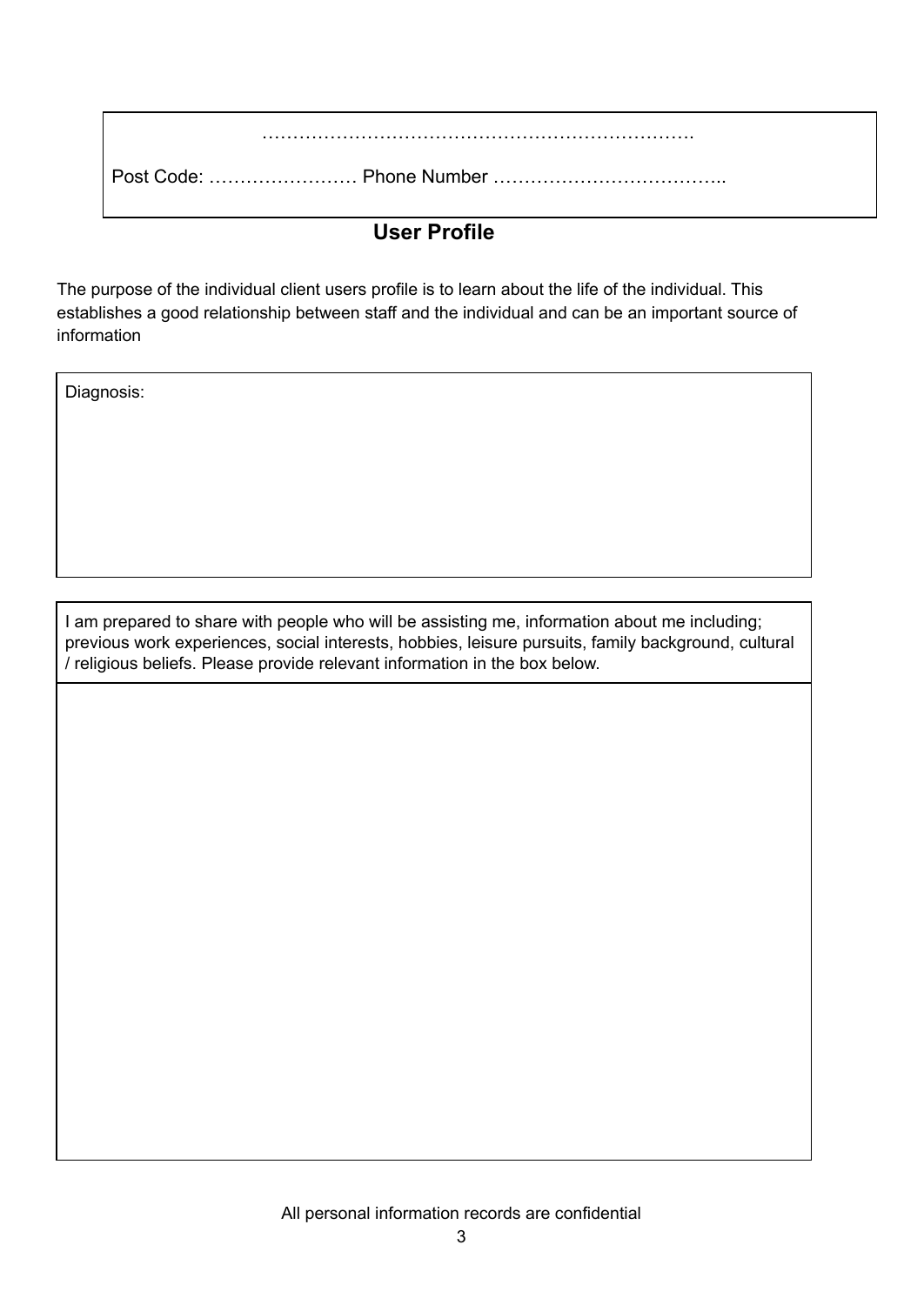## **Carer and Family contacts and relationships**

**Please provide next of kin and emergency contact details below**

| <b>Emergency Contact #2</b>     |
|---------------------------------|
|                                 |
| Relationship                    |
| <b>Address</b>                  |
|                                 |
|                                 |
| <b>Contact numbers</b><br>Email |
|                                 |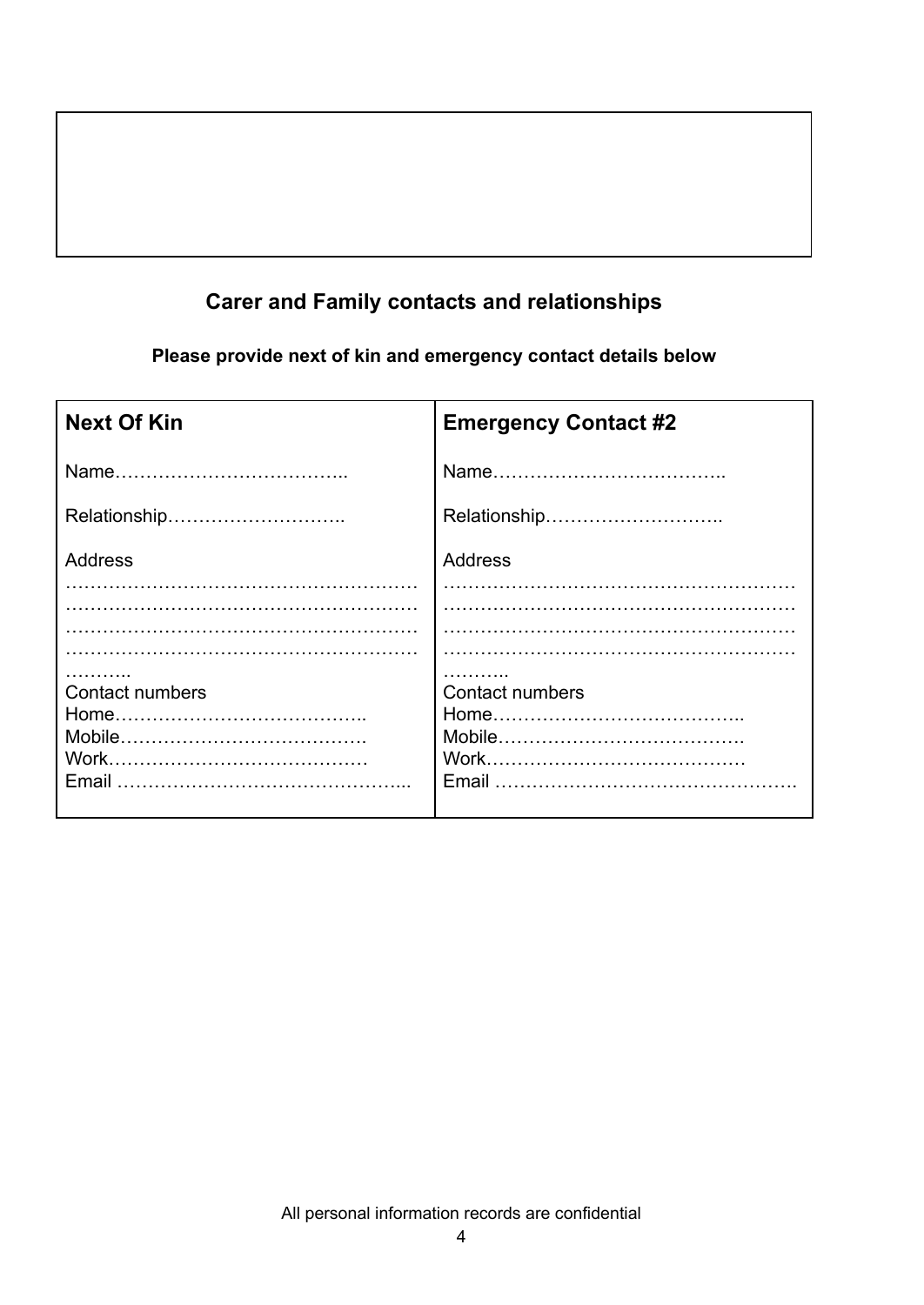| <b>Emergency contact #3</b> | <b>Emergency Contact #4</b> |
|-----------------------------|-----------------------------|
|                             |                             |
| Relationship                |                             |
| Address                     | <b>Address</b>              |
|                             |                             |
| <b>Contact numbers</b>      | <b>Contact numbers</b>      |

#### **Daily living and needs assessment**

| 1. Personal<br>care and<br>physical<br>wellbeing | 2. Communication            | 3. Mobility and Dexterity         | 4. Personal safety and risk<br>assessment |
|--------------------------------------------------|-----------------------------|-----------------------------------|-------------------------------------------|
| 5. Medical<br><b>History</b>                     | 6. Medication               | 7. Mental Health And<br>cognition | 8. Diet and Weight                        |
| 9. Food and<br><b>Meal times</b>                 | 10. dental and foot<br>care | 11. Religious<br>observance       | 12. Daily living and social<br>activities |
| 13. Physical<br><b>Activity</b>                  | 14. Skin integrity          | 15. Sexuality                     | <b>16.Support Plan User</b><br>Agreement  |

#### **Personal Care and Physical wellbeing**

Is the individual able to perform any of the following unaided? \*please circle as appropriate: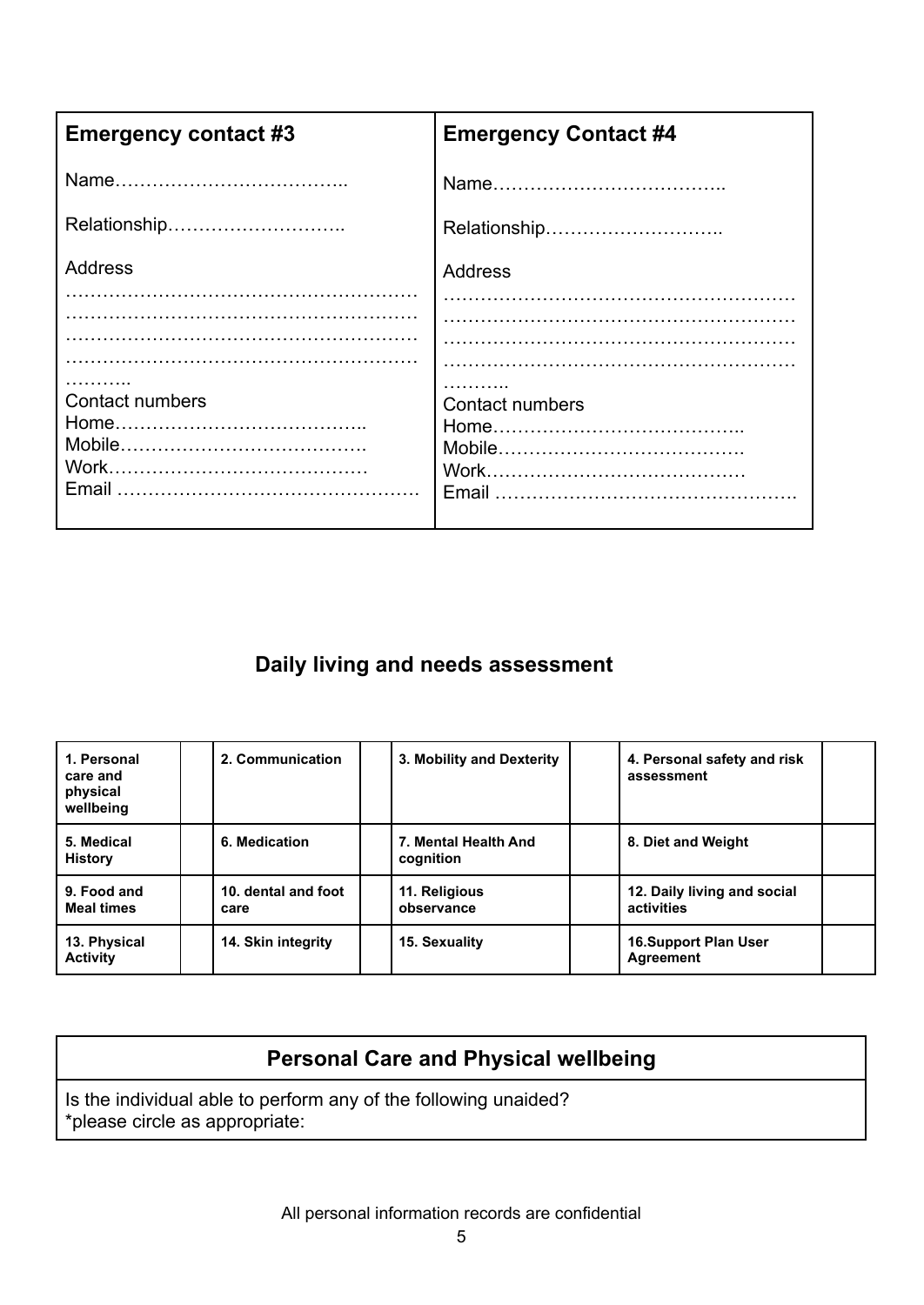| Wash              | YES / NO | <b>Dress</b>      | YES / NO |
|-------------------|----------|-------------------|----------|
| Put shoes on      | YES / NO | Use the toilet    | YES / NO |
| Make a light meal | YES / NO | Make a hot drink  | YES / NO |
| Light house work  | YES / NO | Make a cold drink | YES / NO |

Please give a written indication of your perception of the individual's ability to care for themselves in addition to the above.

| <b>Communication</b>                                                |          |  |  |
|---------------------------------------------------------------------|----------|--|--|
| Does the individual wear glasses or hearing aid?<br>Please specify: | YES / NO |  |  |
| Is the individual registered as blind?<br>Please specify:           | YES / NO |  |  |
| Does the individual require written documents in large print?       | YES / NO |  |  |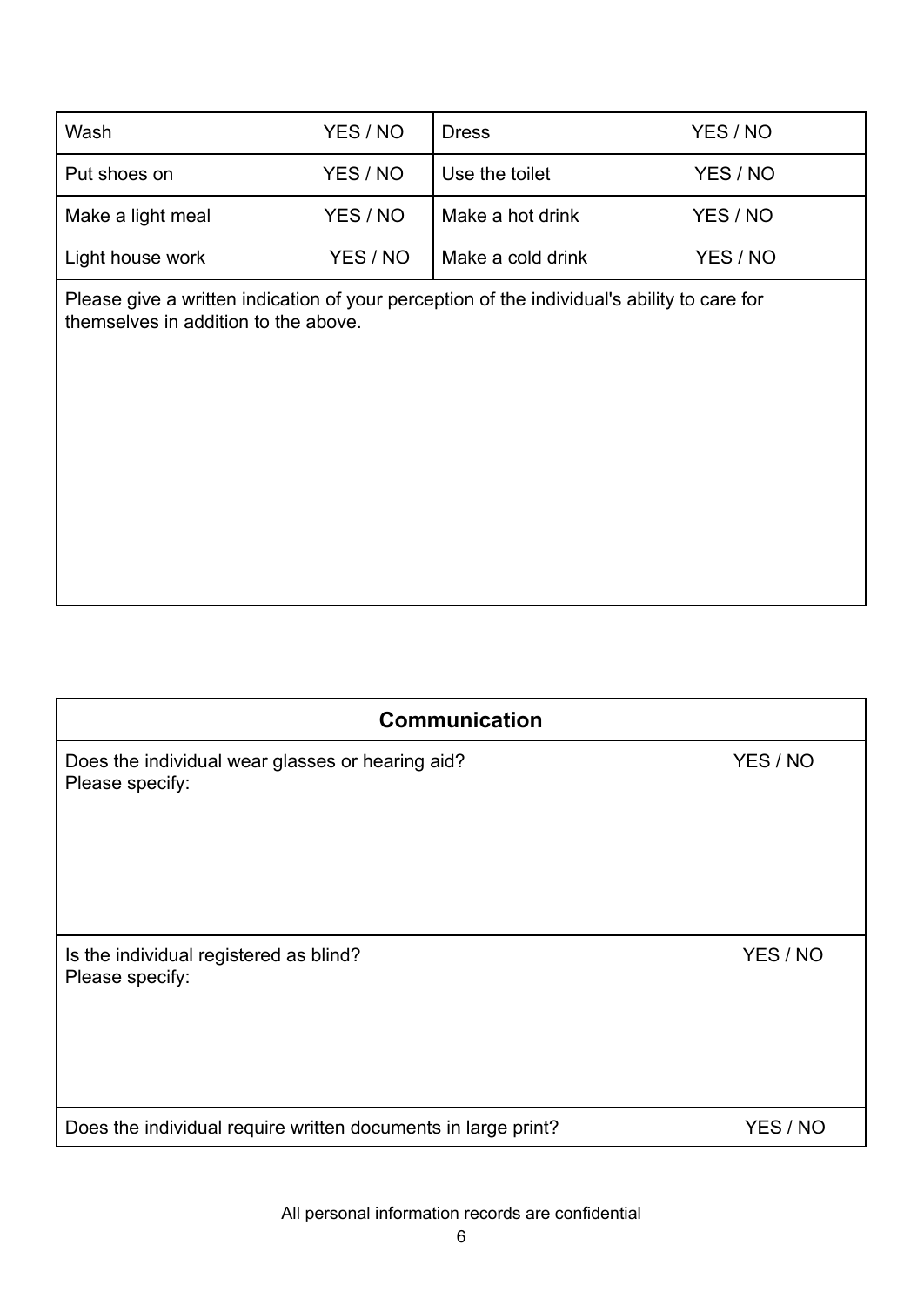| Does the individual require written documents in Braille?                                                                                                                                                                                                                                                                                                                                                | YES / NO |
|----------------------------------------------------------------------------------------------------------------------------------------------------------------------------------------------------------------------------------------------------------------------------------------------------------------------------------------------------------------------------------------------------------|----------|
| Is the individual able to hold a conversation?<br>Please indicate reasons why conversation or understanding may be impaired e.g - sensory,<br>cognitive or physical impairment.                                                                                                                                                                                                                          | YES / NO |
| Are there any aids required to assist with communication?<br>Please specify; e.g hearing loop, communication boards, makaton.                                                                                                                                                                                                                                                                            | YES / NO |
|                                                                                                                                                                                                                                                                                                                                                                                                          |          |
| <b>Mobility and dexterity</b>                                                                                                                                                                                                                                                                                                                                                                            |          |
| Does the individual have any problems with mobility?<br>If yes please specify and record any mobility aids required.                                                                                                                                                                                                                                                                                     | YES / NO |
| <b>Personal Safety and Risk Assessment Checklist</b>                                                                                                                                                                                                                                                                                                                                                     |          |
| Please provide from the individuals history any concerns about personal safety and risk<br>including risks of falls, describe your perception of the individuals mobility. It is the duty of care<br>and responsibility of the representative completing this checklist to highlight<br>Any known risk of harm to self or others<br>Any known prescribed medication<br>Assessment / evaluation of issues |          |
| All personal information records are confidential                                                                                                                                                                                                                                                                                                                                                        |          |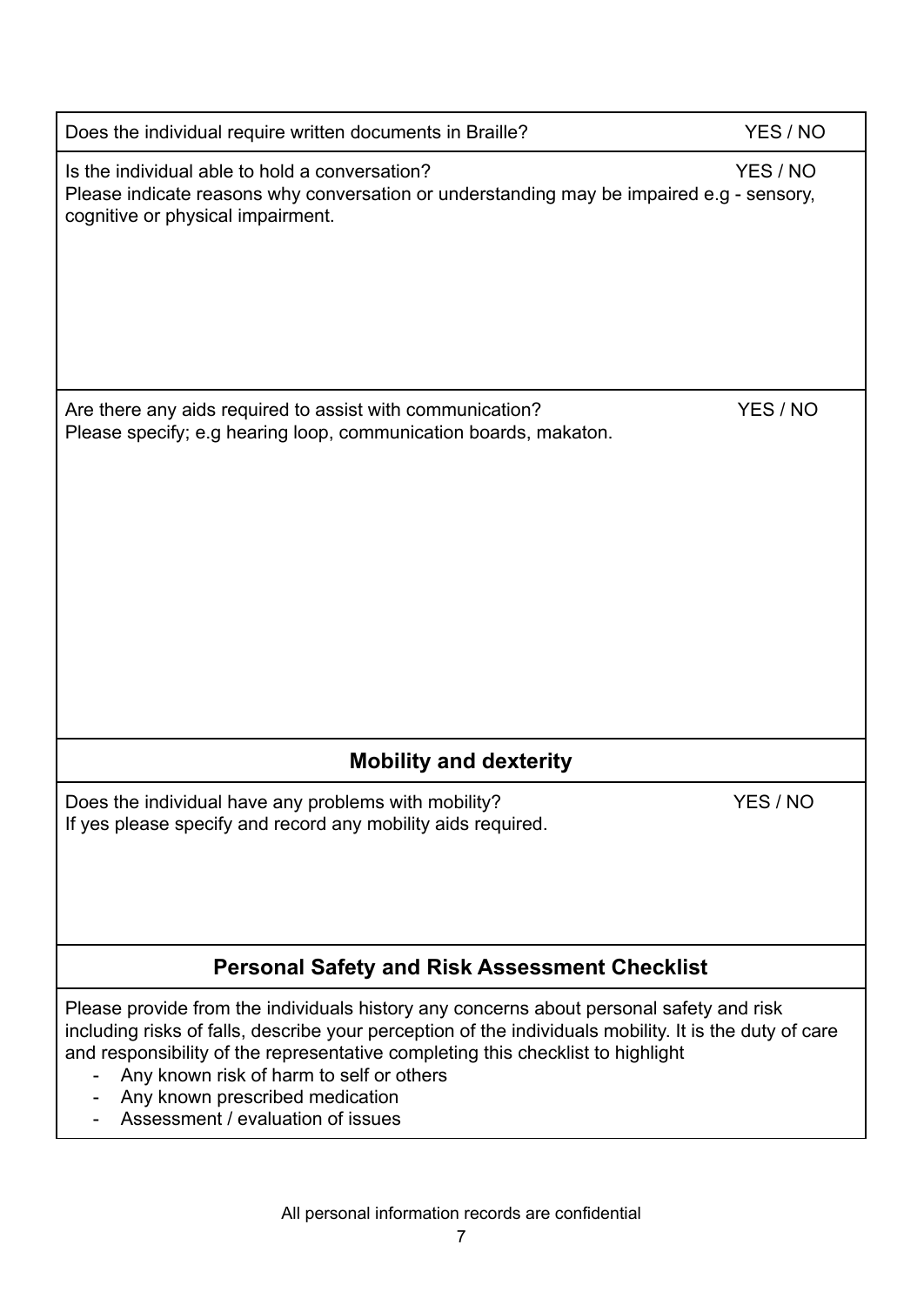| <b>RISK FACTOR - Risk to self</b>                                       | <b>LOW</b> | <b>MEDIUM</b> | <b>HIGH</b> |
|-------------------------------------------------------------------------|------------|---------------|-------------|
| Self-injurious behaviour                                                |            |               |             |
| <b>Anti-Social behaviours</b>                                           |            |               |             |
| Non-Engagement with staff                                               |            |               |             |
| Falls                                                                   |            |               |             |
| Wandering                                                               |            |               |             |
| Choking                                                                 |            |               |             |
| <b>Mobility on Stairs</b>                                               |            |               |             |
| Road sense                                                              |            |               |             |
| <b>Environmental risks</b><br><b>EG Kitchen or obstacles</b>            |            |               |             |
| <b>Medical Issues</b><br><b>EG Diabetes, Epilepsy</b><br>$\blacksquare$ |            |               |             |
| Ingesting of substances                                                 |            |               |             |
| Absconding                                                              |            |               |             |
| <b>RISK FACTOR - Risk to others</b>                                     |            |               |             |
| Violence to family members                                              |            |               |             |
| Violence to staff                                                       |            |               |             |
| Violence to other clients                                               |            |               |             |
| Violence to members of the public                                       |            |               |             |
| Violence from a third party                                             |            |               |             |
| <b>RISK FACTOR - Transport</b>                                          |            |               |             |
| <b>Seatbelts</b>                                                        |            |               |             |
| Opening doors when in transit                                           |            |               |             |
| Opening doors into traffic                                              |            |               |             |
| Distraction / Interference of Driver                                    |            |               |             |
| <b>RISK FACTOR - property</b>                                           |            |               |             |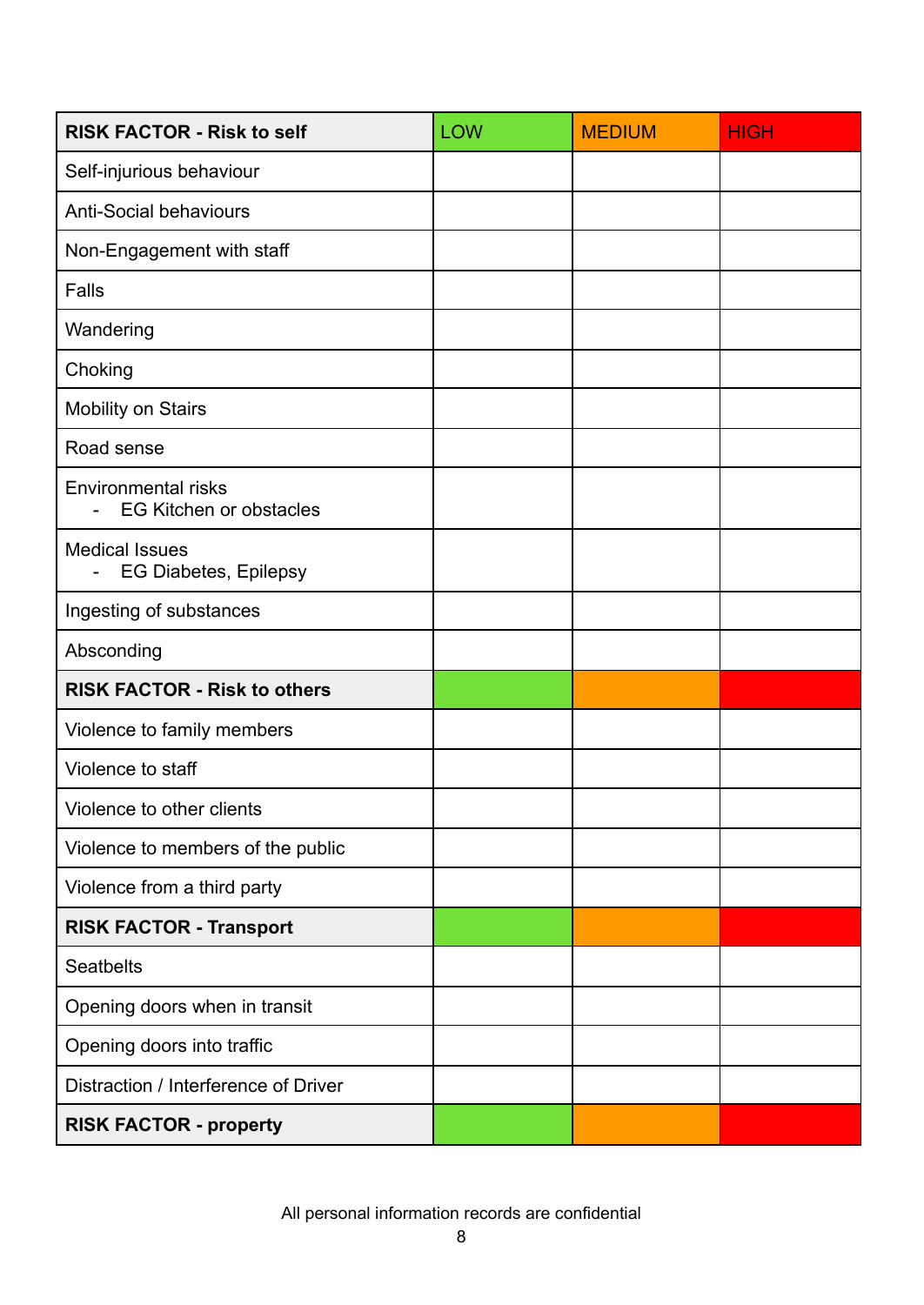| Arson                                                                  |  |  |
|------------------------------------------------------------------------|--|--|
| Damage to property                                                     |  |  |
| Theft of property                                                      |  |  |
| <b>RISK FACTOR - Other</b><br><b>Please specify:</b><br>$\blacksquare$ |  |  |
|                                                                        |  |  |
|                                                                        |  |  |
|                                                                        |  |  |

| Past History and details of any high risk behaviours                                                                                                                                                                   |  |  |  |  |
|------------------------------------------------------------------------------------------------------------------------------------------------------------------------------------------------------------------------|--|--|--|--|
| For all high risks identified please provide a description of the risk behaviour - this must include<br>who was involved, circumstances surrounding the incident, the outcome and the chances of a<br>repeat incident. |  |  |  |  |
| Risk identified:                                                                                                                                                                                                       |  |  |  |  |
| Date(s) of last occurrence:                                                                                                                                                                                            |  |  |  |  |
| Frequency:                                                                                                                                                                                                             |  |  |  |  |
| Who was involved:                                                                                                                                                                                                      |  |  |  |  |
| Circumstances:<br>EG - the capacity to understand the risks and<br>circumstances.                                                                                                                                      |  |  |  |  |
|                                                                                                                                                                                                                        |  |  |  |  |
| Outcome:                                                                                                                                                                                                               |  |  |  |  |
| Chances of a repeat incident:                                                                                                                                                                                          |  |  |  |  |
| Information Provided by:                                                                                                                                                                                               |  |  |  |  |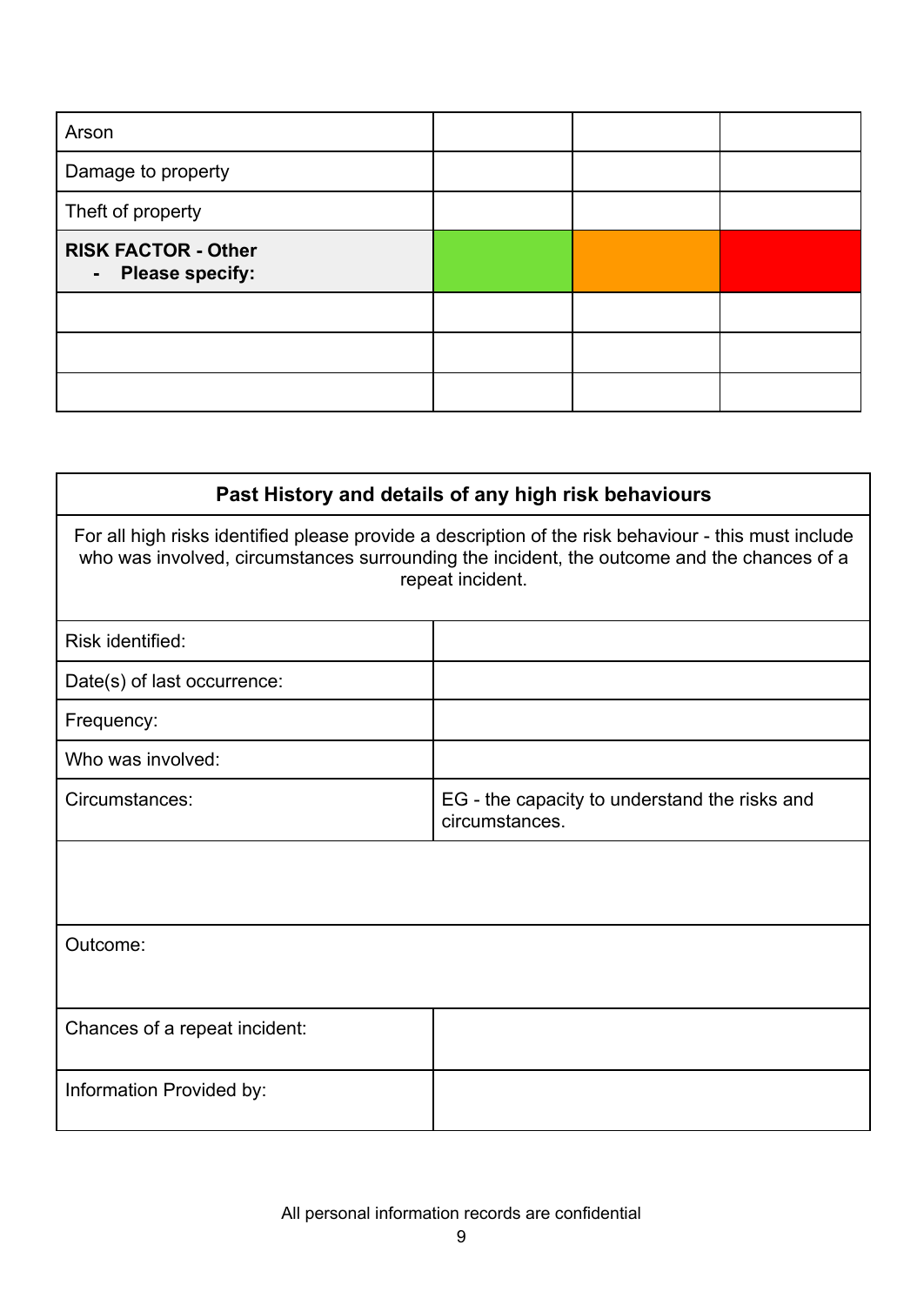#### **Risk Analysis**

This should be an objective analysis based on the information above, the views of agencies and professionals involved, the views of the individual and their family and carers

Summary of information received:

Any disagreements:

#### **Risk Management Strategy**

| <b>Identified Risk</b>      | <b>Triggers</b> | <b>Agreed Action</b><br>Plan | Actioned to | <b>Review Date</b> |  |
|-----------------------------|-----------------|------------------------------|-------------|--------------------|--|
|                             |                 |                              |             |                    |  |
|                             |                 |                              |             |                    |  |
| <b>Special Precautions:</b> |                 |                              |             |                    |  |
|                             |                 |                              |             |                    |  |
|                             |                 |                              |             |                    |  |

#### **Medical History**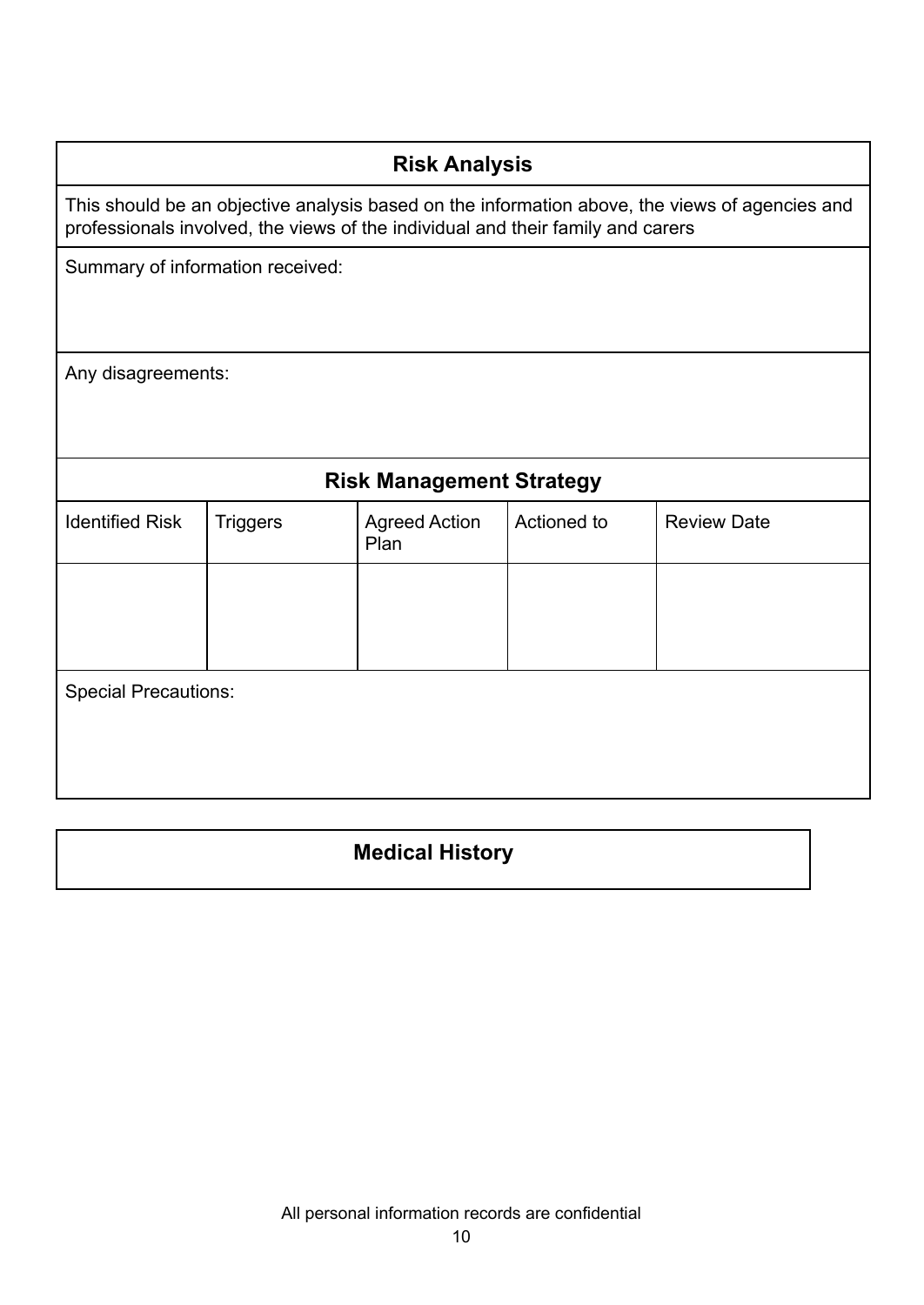Please specify in as much detail as possible of the individual's medical history

Does the individual require assistance to manage continence? YES / NO If yes, please specify;

### **Medication**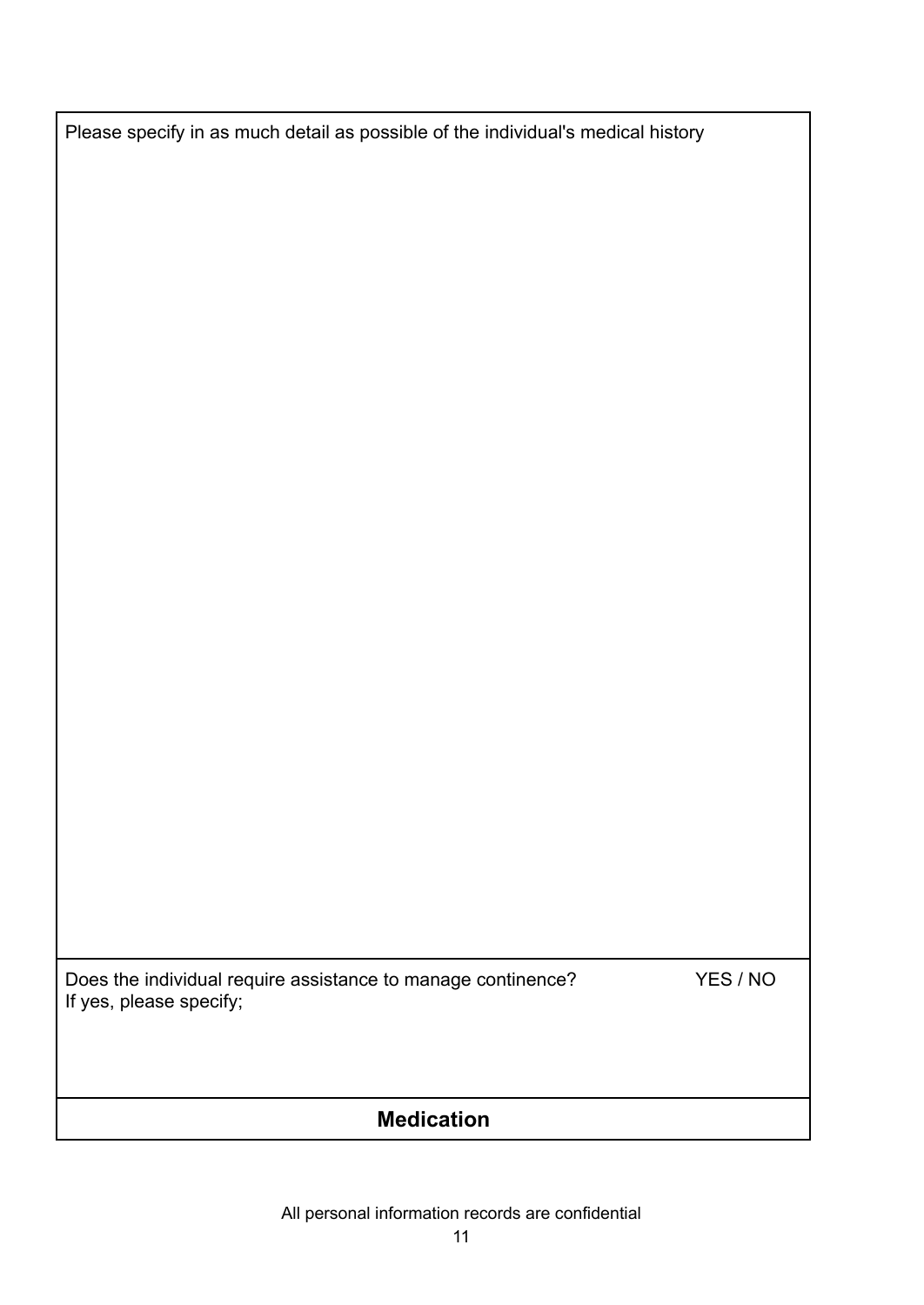Does the individual currently take medication? The example of the YES / NO If yes, please provide and full list with dosages, frequency and name of medication

| <b>Medication</b> | <b>Dosage</b> | <b>Frequency of dose</b> |
|-------------------|---------------|--------------------------|
|                   |               |                          |
|                   |               |                          |
|                   |               |                          |
|                   |               |                          |
|                   |               |                          |
|                   |               |                          |
|                   |               |                          |
|                   |               |                          |
|                   |               |                          |
|                   |               |                          |
|                   |               |                          |
|                   |               |                          |
|                   |               |                          |
|                   |               |                          |
|                   |               |                          |
|                   |               |                          |

| Does the individual wish to self medicate?                                          | YES / NO |
|-------------------------------------------------------------------------------------|----------|
| Does the individual experience difficulties with self medicating?<br>Please specify | YES / NO |
|                                                                                     |          |
|                                                                                     |          |
|                                                                                     |          |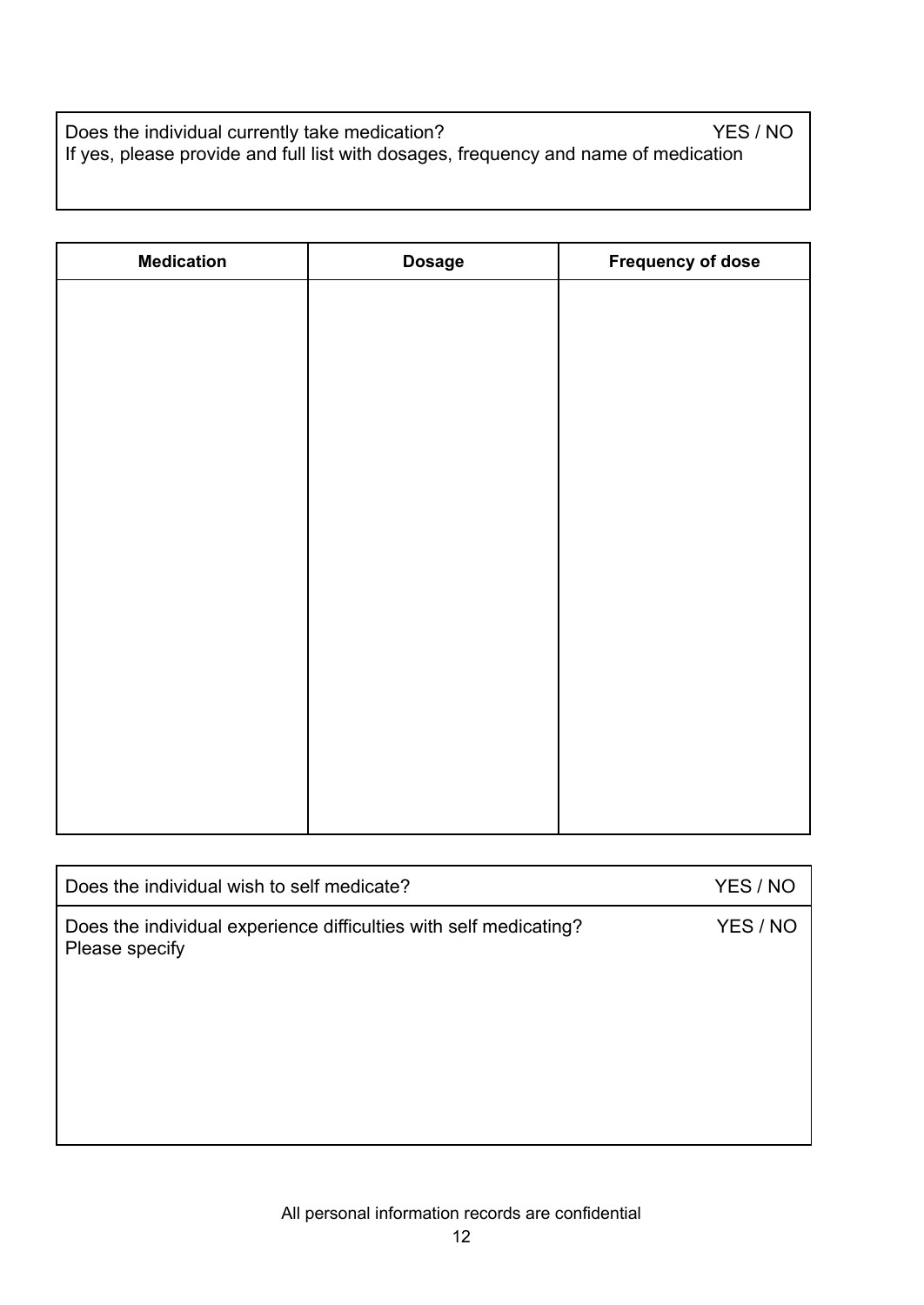| <b>Mental Health and Cognition</b>                                                                                                |          |  |  |
|-----------------------------------------------------------------------------------------------------------------------------------|----------|--|--|
| Does the individual have any problems with mental health or cognition?<br>Please specify;                                         | YES / NO |  |  |
| <b>Behavioural Difficulties</b>                                                                                                   |          |  |  |
| Does the individual require support with the management of their behaviour?<br>If yes, please specify;                            | YES / NO |  |  |
| Does the individual have any fears or Phobias?<br>Please specify and describe how they react if confronted with the fear / phobia | YES / NO |  |  |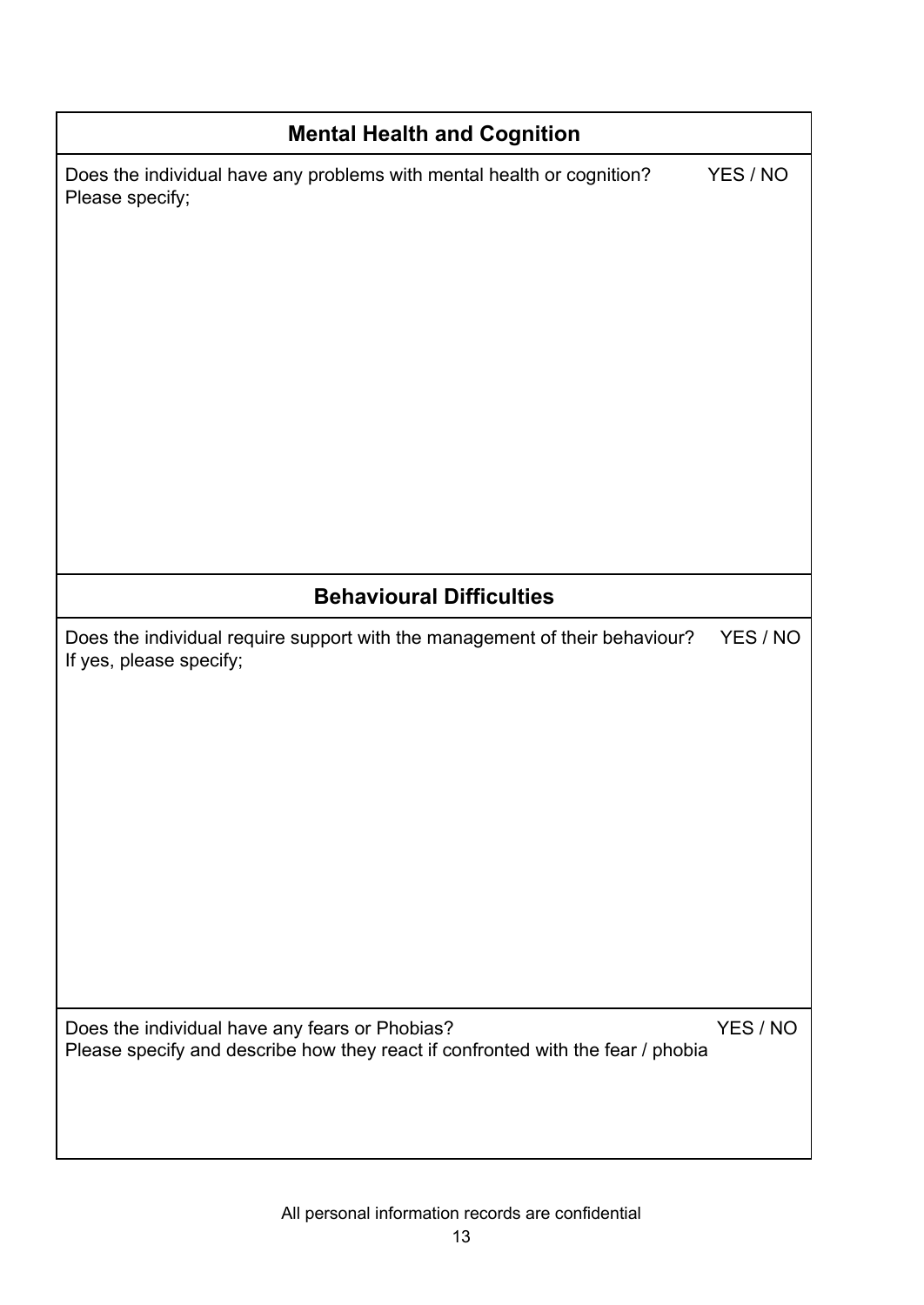| Diet, nutrition and weight                                                             |          |  |  |
|----------------------------------------------------------------------------------------|----------|--|--|
| Does the individual have any problems with their diet or weight?<br>Please specify;    | YES / NO |  |  |
| Does the individual have any dietary preferences?<br>Please specify;                   | YES / NO |  |  |
| Does the individual have any food allergies?<br>Please specify                         | YES / NO |  |  |
| <b>Food and Meal times</b>                                                             |          |  |  |
| Does the individual require support with eating and drinking?<br><b>Please Specify</b> | YES / NO |  |  |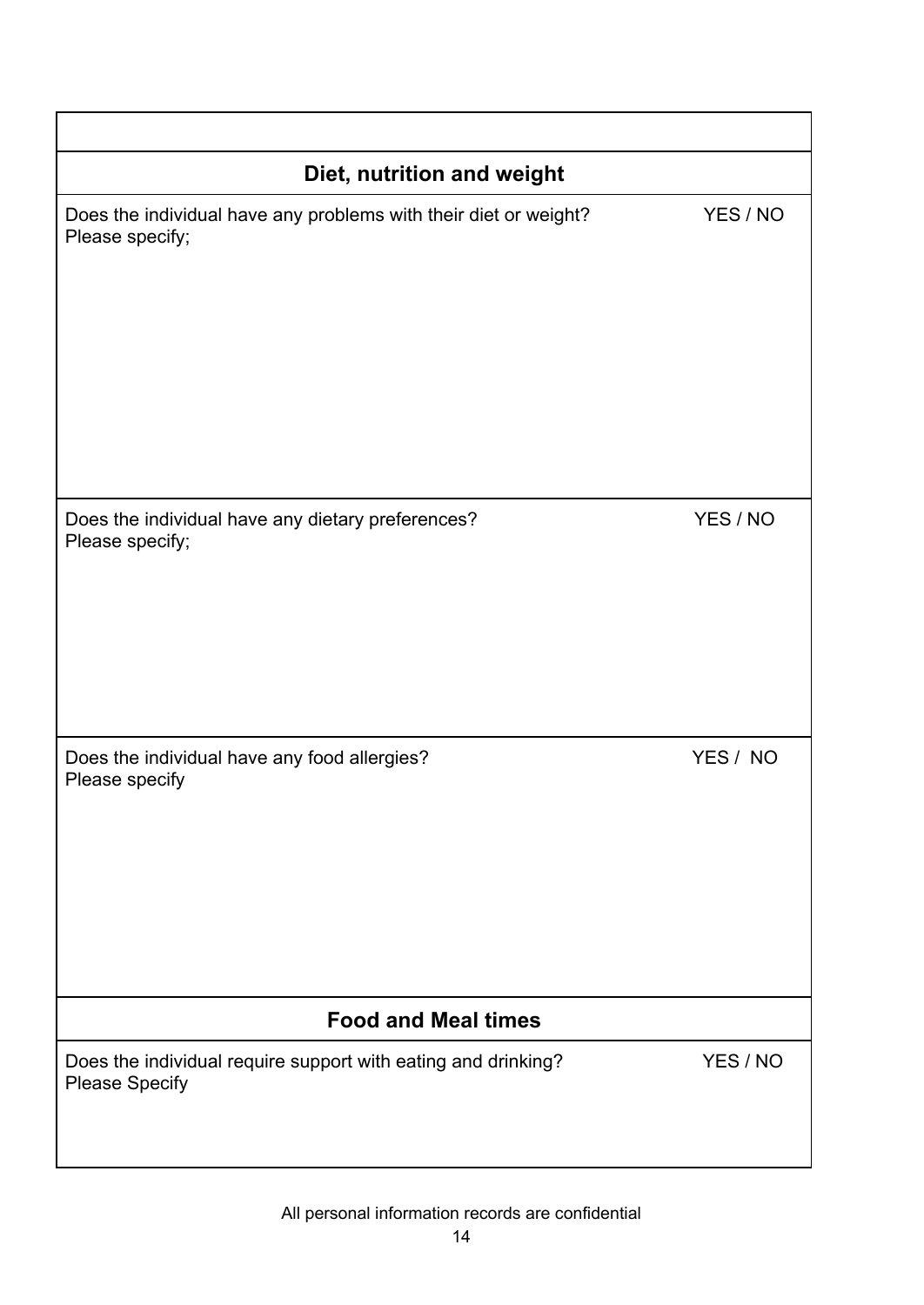What are the individuals preferred foods?

What foods does the individual dislike?

## **Dental and Foot Care**

Does the individual require assistance with dental or foot care? YES / NO Please specify; eg wears dentures, suffers from tooth pain, under the care of the chiropodist

#### **Religious Observance**

Does the individual require support with practicing their religion? YES / NO Please Specify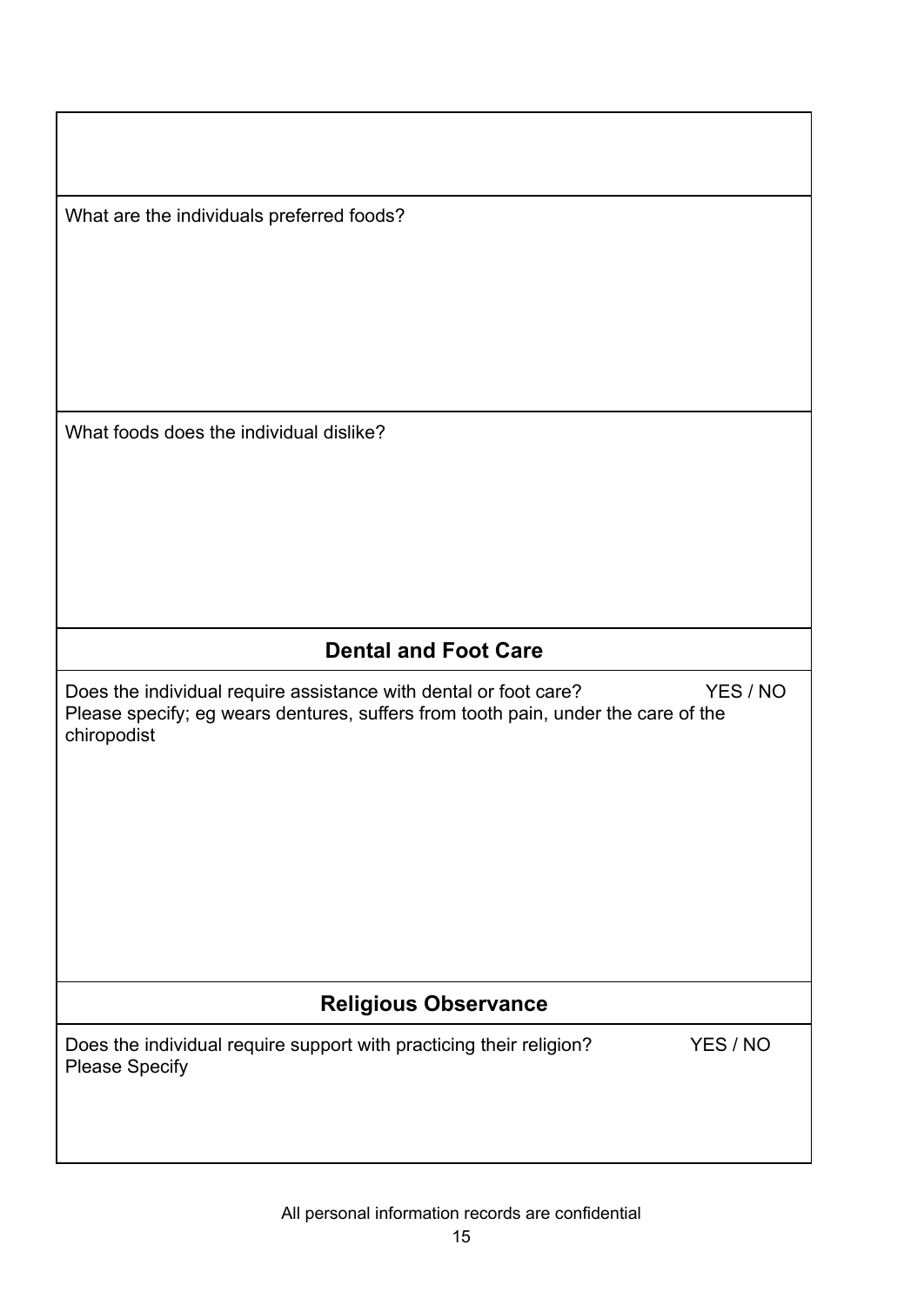### **Daily Living and Social Activities**

What kind of interests and social activities is the individual interested in? - please list below

### **Physical Activity**

What kind of physical activities is the individual interested in?

#### **Skin Integrity**

Does the individual have any skin breaks, bruises or skin conditions YES / NO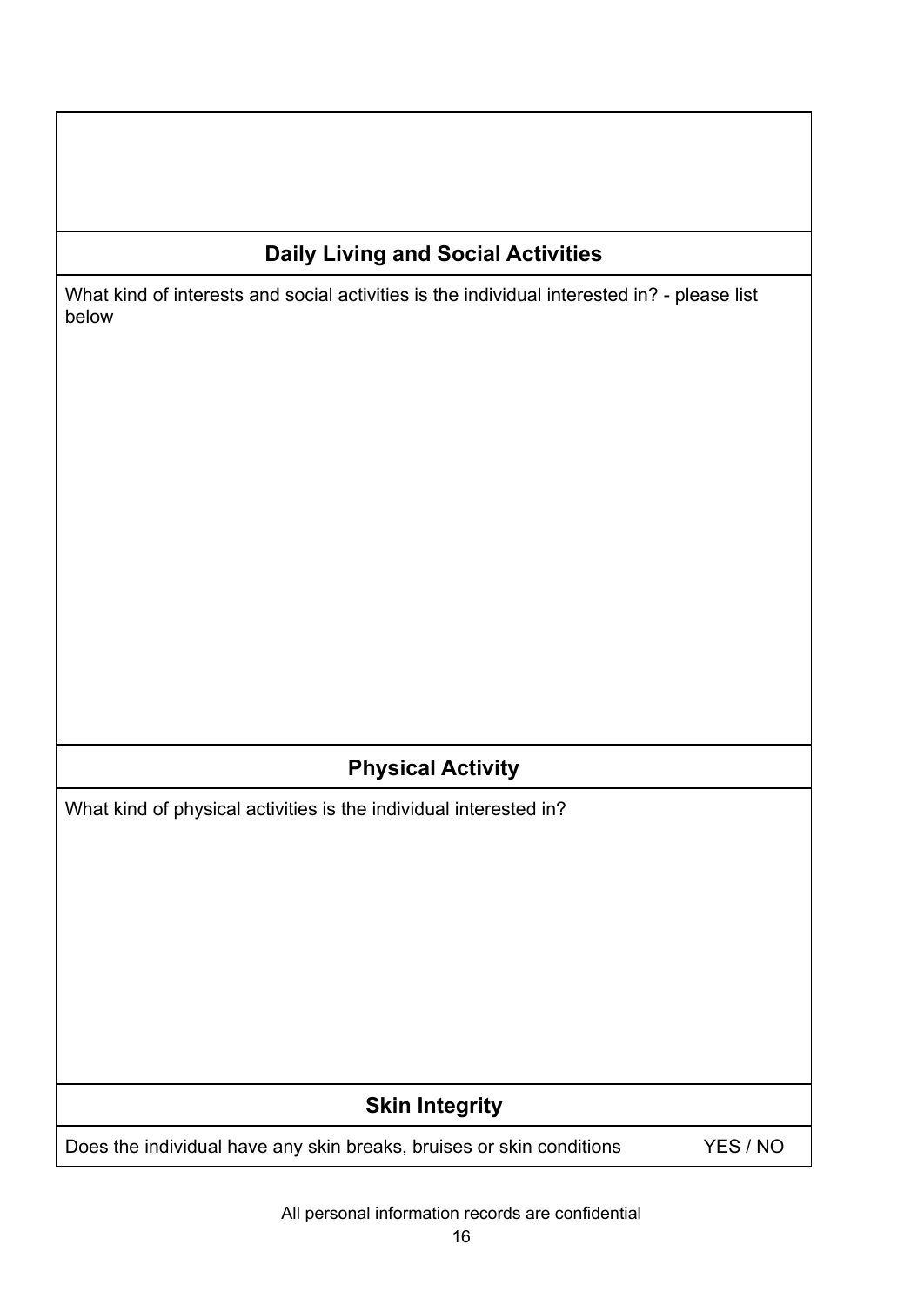If yes please specify;- eg boils, eczema, dry skin, ingrown hairs

Using the body map below please indicate where these skin conditions specified occur using numbers and provide a description of the condition. Overleaf.

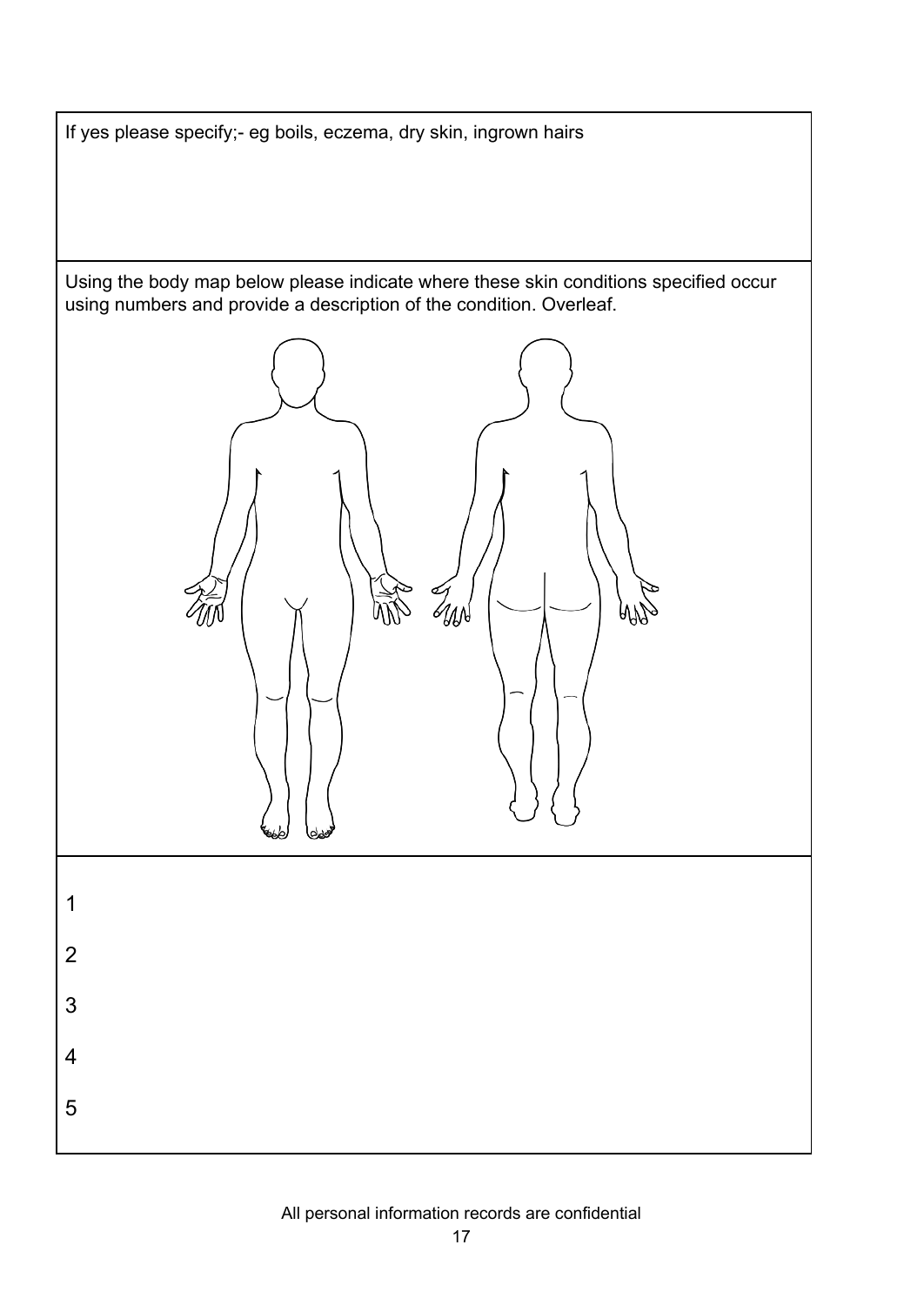| 6                                                                                                                                               |  |  |
|-------------------------------------------------------------------------------------------------------------------------------------------------|--|--|
|                                                                                                                                                 |  |  |
|                                                                                                                                                 |  |  |
|                                                                                                                                                 |  |  |
| <b>Sexuality</b>                                                                                                                                |  |  |
| What is the individual's sexuality?                                                                                                             |  |  |
| Lesbian Bi Sexual Other<br>Straight<br>Gay                                                                                                      |  |  |
| How does the individual identify?                                                                                                               |  |  |
| Male<br>Female<br>Transgender Other<br>Nonbinary                                                                                                |  |  |
| Please specify the individual's preferred pronouns below;                                                                                       |  |  |
| He/Him<br>She/Her                                                                                                                               |  |  |
| Is there any information or support staff can provide to assist the individual in expressing<br>YES / NO<br>their sexuality?<br>Please specify: |  |  |
|                                                                                                                                                 |  |  |
| How does the individual express their sexuality?<br>Eg; LGBTQ+ badges, types of clothing, make up, accessories                                  |  |  |
|                                                                                                                                                 |  |  |
|                                                                                                                                                 |  |  |
|                                                                                                                                                 |  |  |